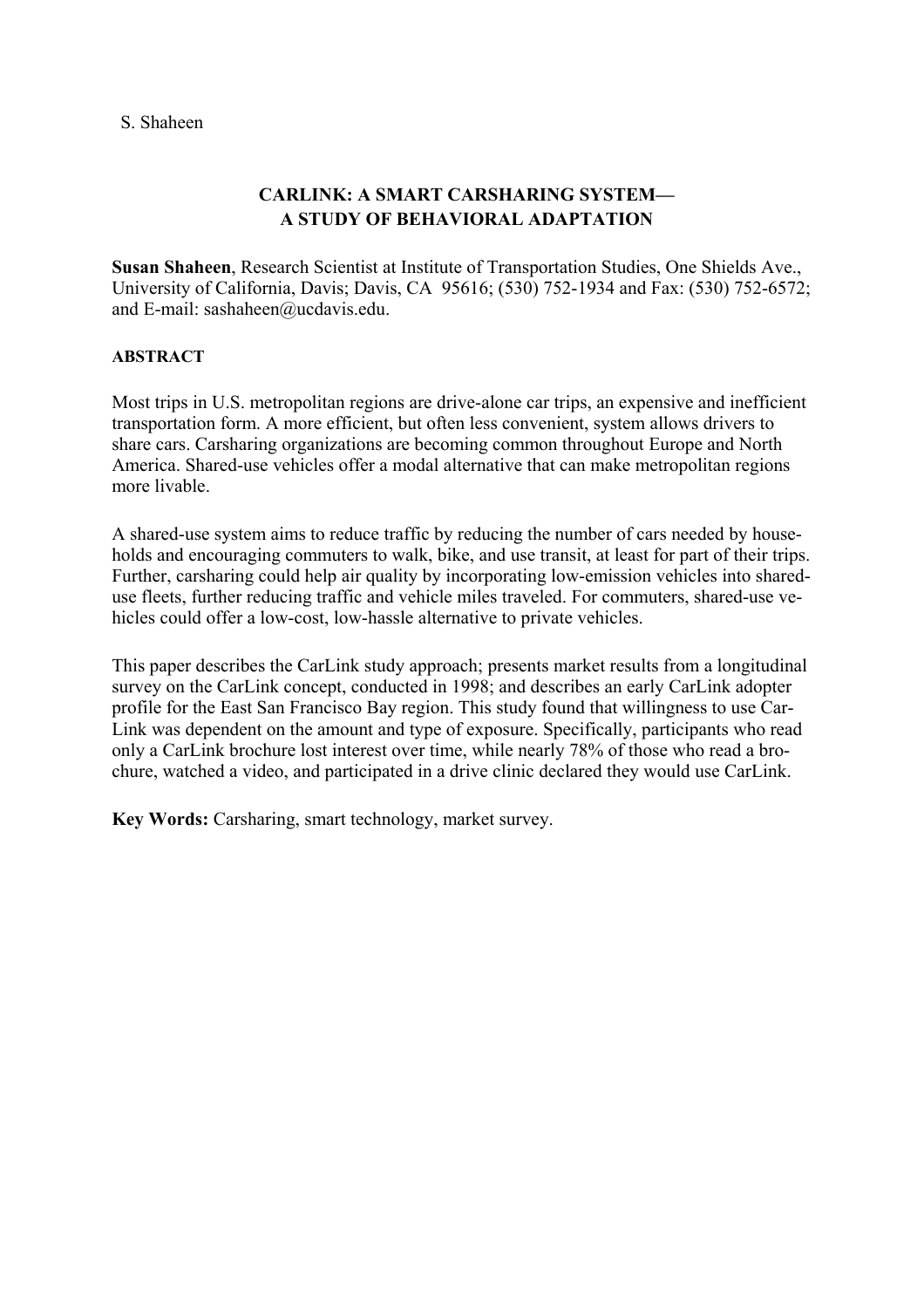# **CARLINK: A SMART CARSHARING SYSTEM— A STUDY OF BEHAVIORAL ADAPTATION**

**Susan Shaheen,** Research Scientist at Institute of Transportation Studies, One Shields Ave., University of California, Davis; Davis, CA 95616.

### **INTRODUCTION**

Carsharing organizations are becoming more common throughout Europe and North America. Sharing vehicles might lead to less traffic congestion, air pollution, and government spending. For commuters especially, shared-use vehicles offer a low-cost, low-hassle alternative to getting to and from their destinations. Carsharing fleets might also consist of ultra-low emission, energy-efficient cars. Further, shared-use vehicles might reduce government spending on arterial street systems and mass transit by increasing ridership through added reverse commuters and midday, evening, and weekend riders. By serving multiple users each day, vehicles would spend less time parked and reduce the demand for parking spaces. Moreover, sharing could reduce the need for additional vehicles to support a households's travel needs. Travelers could benefit by gaining the mobility of a car without carrying the full costs of ownership; transit operators might benefit by tapping a much larger potential market; and society might benefit by diverting travelers from single-occupant vehicles to transit for part of their trips.

The Institute of Transportation Studies at the University of California, Davis (UC Davis), and its partners the California Department of Transportation, the Bay Area Rapid Transit (BART) District; American Honda Motor Company, UC's Lawrence Livermore National Laboratory (LLNL), and INVERS are studying the use of intelligent communication and reservation technologies to reduce the inconvenience of carsharing, and to identify market segments where smart carsharing (what the project partners call "CarLink") would be attractive. The CarLink projected included a longitudinal survey and a ten-month field test of carsharing and intelligent communication and reservation technologies to facilitate shared-vehicle access at transit stations and other activity centers throughout the Dublin/Pleasanton region of northern California for tripmaking.

In Europe, the prevalent carsharing model is one in which the vehicles are used intensively by customers who drive little individually (Shaheen *et al.*, 1998). While these organizations require high usage rates to keep per-use costs low, they are most economically attractive to less intense vehicle drivers. In contrast, CarLink focuses on reducing daily vehicle use by facilitating transit access (i.e., frequent versus occasional carsharing usage). CarLink also increases the efficiency of business fleets at employment centers, by facilitating the use of vehicles by several different users. Furthermore, employer-based carsharing promotes commuting via alternative modes, including vanpool, carpool, transit, and bicycles, by providing access to a shared-vehicle fleet for personal and business trips that arise during the day.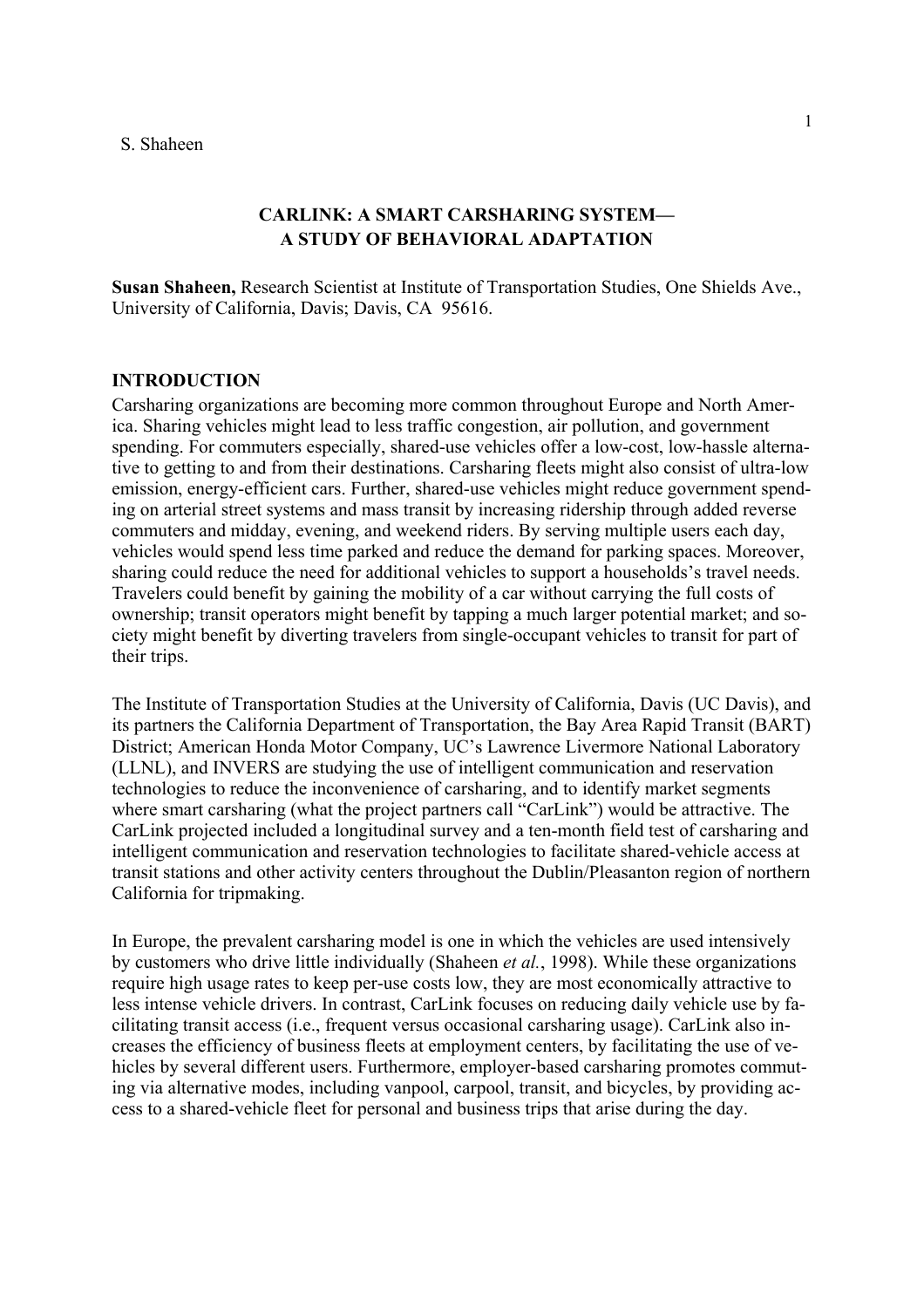The following scenario exemplifies the CarLink model (i.e., a commuter-based carsharing approach). While returning from work, Homeside Users pick up a shared-use vehicle upon arriving at a BART station close to home on their return from work. They drive the CarLink vehicle home, and perhaps to other places during the evening; then drop it off at the station in the morning. After riding BART for their morning commute, Workside Commuters pick up a CarLink vehicle at their destination station, drive a short distance to work. During the day, other workers (i.e., Day Users) employ the CarLink vehicles for tripmaking. At the end of the day, Workside Commuters use the vehicles to return to the BART station for their evening commute.

The field test was deployed in the Dublin/Pleasanton region (or the East San Francisco Bay area) from January to November 1999. Close to 50 program participants used the CarLink vehicles at several locations throughout the demonstration. Using advanced communication and reservation system technologies, vehicles were reserved in advance or rented automatically upon arrival at a CarLink lot.

Program components included: a fleet of twelve 1998 Honda compressed natural gas (CNG) vehicles, a smart key manager (i.e., INVERS' key dispenser and reservation system, called Car-sharing Organization and Communication System (COCOS)); a fleet management system (i.e., INVERS' software system, called COCOS Universal Communication Manager (CUCUM)); and contactless smart cards. Reservations were made via COCOS and an Internet web page operated at the LLNL, and vehicles were monitored using in-vehicle trip diaries. COCOS provided a two-way flow of information between a central control computer and the key manager.

Since carsharing is becoming more common throughout Europe and North America, it is important to understand the response to this emerging alternative in the U.S. This paper describes the CarLink research approach; presents results from the longitudinal survey, conducted in 1998; and describes an early adopter profile for the East San Francisco Bay region.

# **RESEARCH APPROACH**

The CarLink study has three components. First, it included a review of relevant technical and institutional literature. Second, the study employed a longitudinal market survey of 302 individuals in the Bay Area, including focus groups with survey participants (approximately 40 individuals). Third, it included a ten-month field test of the CarLink system. Many field test participants were drawn from the longitudinal market survey. Both the survey and focus groups evaluated participants' willingness to participate and pay for these innovations. Study data were used to create and test a user-centered model of smart carsharing in the Bay Area. This paper focuses on results from the longitudinal survey.

Social learning and social marketing theories were used in this study to explain the processes by which travelers can and might accept or adapt to a transportation innovation. "An innovation is an idea perceived as new by those who are confronted with it as an option in choice…Reaction to an idea is quite different when one encounters it for the first time, than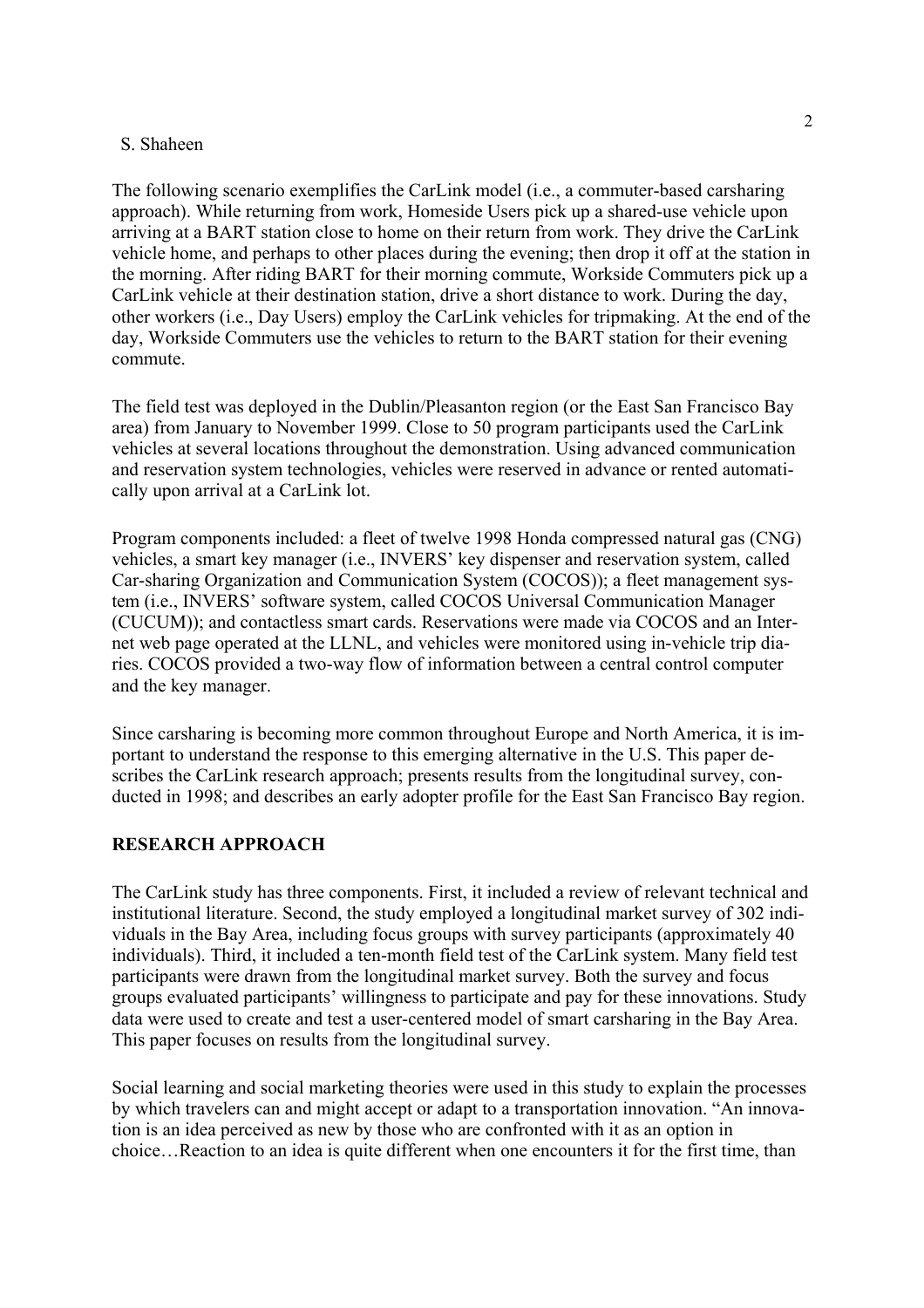when it has become routine" (Rogers, 1972, p. 86). Researchers focused on methods of presentation and learning to examine dynamics in target adopter response. Social learning and marketing theory are described in more detail below.

To explain the CarLink system, researchers developed and examined several informational media, including a brochure, video, and "trial" clinic. According to Magill *et al.* (1981), a strategy should be established to accomplish the innovation communication (or diffusion) objectives. In the longitudinal survey, communication objectives emphasized the disadvantages of current modes, the advantages and disadvantages of smart carsharing, and how the system works.

how do you accomplish your weekly activities and how many trips are taken by activity type per week. Researchers also integrated the human activity analysis approach into the design of study instruments, including the questionnaires, a drive clinic, and focus groups. Activity analysis examines the daily patterns of households and their members to capture and explain travel behavior and choices. This methodology, integrating principles of sociology, focuses on understanding behavior and lifestyle choices of study participants and their households. Examples of the activity analysis approach in this study include survey questions, such as

The longitudinal survey provided the attitudinal and belief data needed to evaluate the social learning and marketing methodologies employed in this study. Researchers used these data to assess dynamics in an individual's learning and valuing response to a social innovation over time (i.e., CarLink). This paper provides results to the "dynamic" innovation response hypothesis:

An individual's response to a social innovation will be positively altered by informational media (i.e., video, brochure, and drive clinic). Furthermore, individuals who are not exposed to additional information about the innovation will become increasingly negative toward it over time.

### **Social Learning Theory**

Social learning theory emphasizes a continuous interaction among behavior, personal factors, and environmental determinants. The relative influence of each factor is different for various settings and behaviors. Social learning theory bridges the gap between cognitively oriented rational decisionmaking models and behavioral theory. In this framework, individuals are "…neither driven by inner forces nor buffeted by environmental stimuli" (Bandura, 1977, p. 11). Rather, psychological processes are explained in terms of a dynamic and continuous interaction of personal, behavioral, and environmental factors. The environment can influence behavior by making it easier for individuals to act. For instance, situational factors in the environment can influence behavior (e.g., the close proximity of carsharing vehicles to a transit station could make it easier for users to select this transportation option). A distinguishing feature of social learning theory is that "symbolic, vicarious, and self-regulatory processes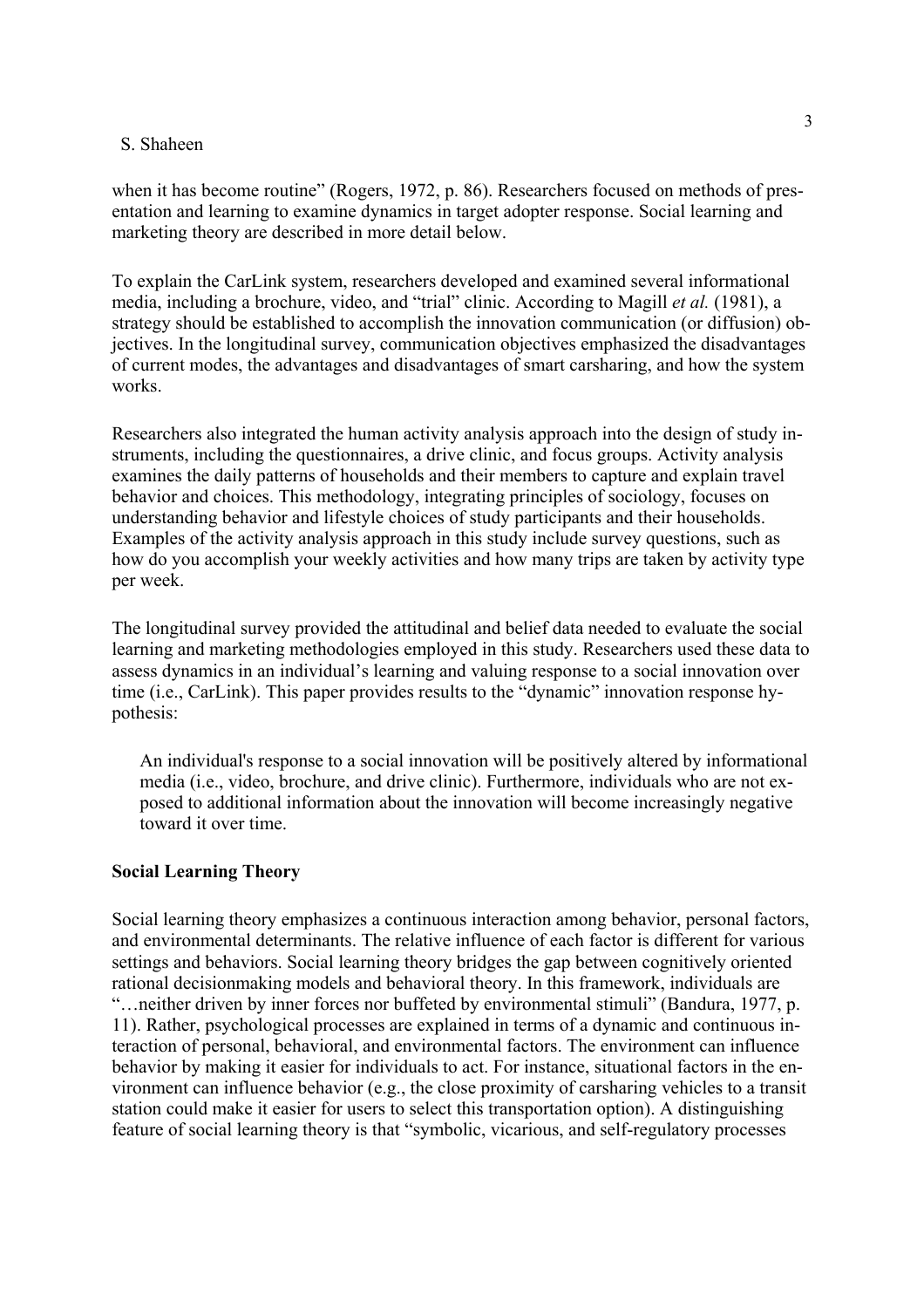assume a prominent role" (Bandura, 1977, p. 12). For instance, an individual might observe another person's behavior, reproduce it, and in replicating it, reinforce the modeled behavior.

More traditional behavioral theorists have advocated a different learning framework. From the behavioral perspective, learning can only occur after an individual performs an activity and experiences its effects (i.e., trial-and-error learning) (Polley and Ven, 1996).

Cognitive theorists offer still another approach. They focus on rational processes and how individuals' preferences change as they undertake a course of action. For instance, once an individual has decided to adopt an innovation they often reinforce this decision and, in turn, become even more positive about this choice (Polley and Ven, 1996). Social learning integrates these perspectives and advocates that "the capacity to learn by observation enables people to acquire large, integrated patterns of behaviors without having to form them gradually by tedious trial and error" (Bandura, 1977, p. 12). Furthermore, social learning theory argues that as individuals gradually decide to adopt a new behavior, they do not implement it instantly. "Among other effects, this slow adaptation allows individuals to manage their anxiety in dealing with the newness of the new behavior" (Andreasen, 1995, p. 268). This study tests the validity of social learning methods in presenting informational media to CarLink study participants.

### **Social Marketing Theory**

Social marketing offers the second important framework relevant to this study. It is the application of concepts and techniques used in business to social behaviors. Social marketing theory has been applied to health, family planning, childcare, and the environment (Kotler and Roberto, 1989; Andreasen, 1995). These techniques can also be applied to transportation, as researchers have done in the CarLink study.

Social marketing begins with targeted customers. It focuses on understanding a target audience's needs, wants, and perceptions and is directed at creating a "social" campaign or product (e.g., anti-smoking campaigns and carsharing) (Andreasen, 1995).

"Social marketing recognizes that influencing behavior—especially behavior change cannot come about simply by promoting the benefits of some new course of action. Careful attention must be paid to the nature of the behavior to be promoted (the product), the ways in which it will be delivered (the place), and the costs that consumers perceive they will have to pay to undertake it (the price)" (Andreasen, 1995).

Other key features of social marketing include an emphasis on program cost effectiveness; the use of market research to design, pretest, and evaluate new programs; careful market segmentation; and a recognition of competition (e.g., traditional auto ownership and leasing are competition to carsharing).

Not surprisingly, social marketing builds upon other theoretical frameworks, including traditional education, persuasion, social influence, behavior modification, and social learning ap-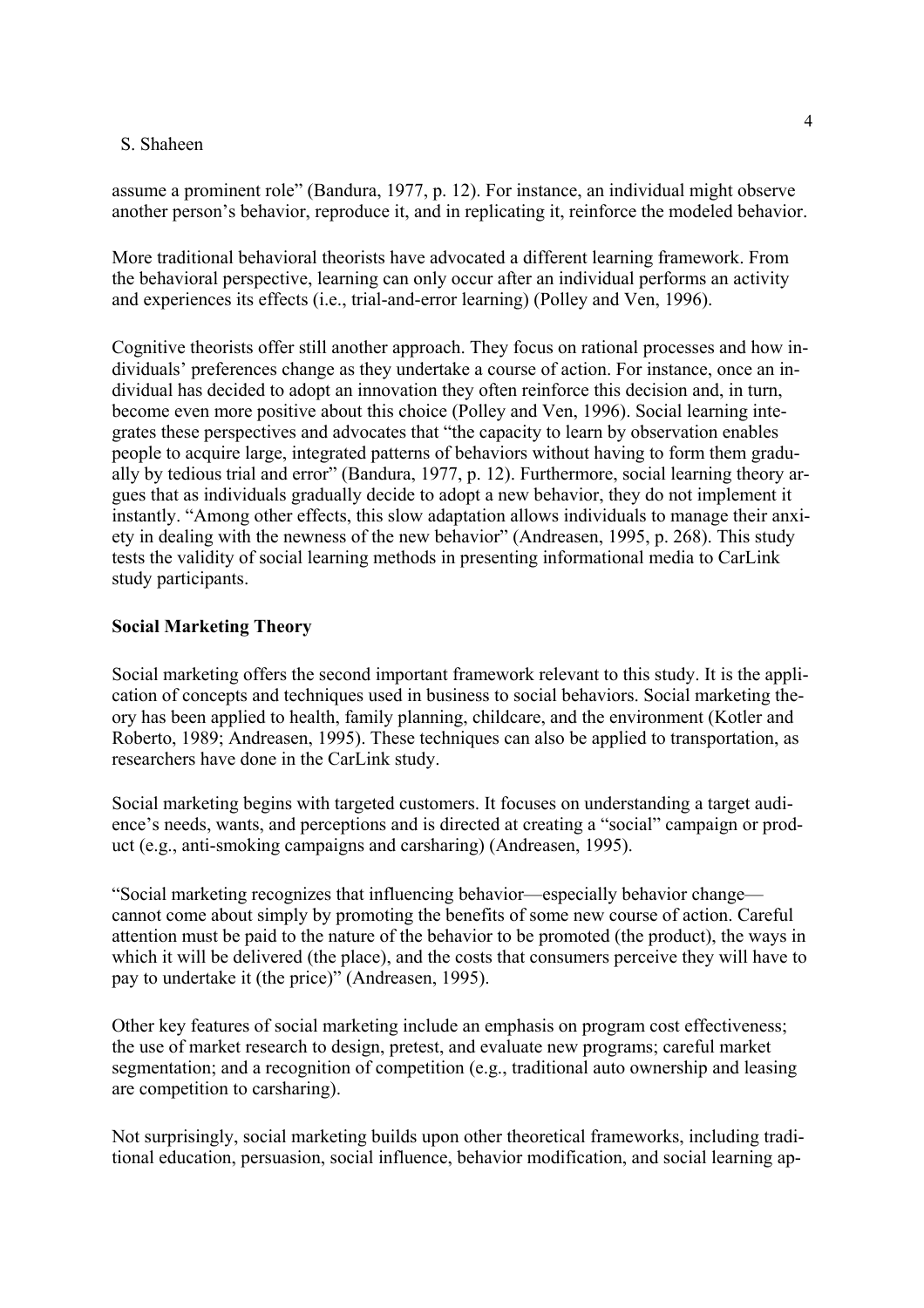proaches by focusing on target adopters. Social marketing integrates and improves upon those other approaches by addressing many of their weaknesses and focusing on target adopters. Indeed, "[i]t often attempts to educate. It does seek to motivate individuals to act. It does introduce group pressure when appropriate and it often employs modeling and rewards to ensure the longer term success of its programs" (Andreasen, 1995, p. 13).

Each of the building block frameworks for social marketing theory is reviewed below. The traditional education approach emphasizes teaching and learning. Further, it assumes that individuals will alter their behavior if they are educated on what needs to be done and how to implement it. Andreasen (1995) points out several problems with the educational approach. First, it assumes that if beliefs can be changed, then behavioral change will result as well. Social marketing does not make this assumption; rather it focuses on making a behavioral change occur and be sustained. Second, this approach ignores the effects of social pressure. In contrast, social marketing recognizes that many individuals engage in behaviors that they are not personally interested in or perhaps are even opposed to (e.g., teenagers smoking due to peer pressure). Third, it assumes that facts will have an intended impact. In many cases, however, a campaign may have contrary effects. For instance, a breast cancer campaign, which emphasized that women with family histories of cancer had a higher risk for this disease actually discouraged women without cancer histories from conducting breast selfexaminations.

The persuasion approach builds upon the educational framework. This model holds that behavioral change will only occur when an individual is sufficiently motivated. The main problem with this approach is convincing individuals to adopt this worldview. In contrast, social marketing promotes a user-centered approach to behavioral change, which recognizes that a marketing campaign must begin with the customer's perceptions, needs, and wants (Andreasen, 1995).

In the social influence approach, public campaigns focus their attention on influencing targeted community groups and collective behaviors. This framework addresses the cost concerns of the behavior modification approach; yet, it has a few limitations. For instance, this framework may be effective only in the following situations: 1) social issues and norms of the targeted group are well understood; 2) pressures within the group are influential; and 3) the behavior is socially important and visible (Andreasen, 1995). An example of an effective social influence campaign might be an anti-smoking or anti-drug campaign deployed in a secondary school.

The behavior modification framework is focused on two simple principles of learning theory: first, individuals execute behaviors because they have been learned; and second, these behaviors result in a positive outcome or reward. Until the early 1960s, a majority of psychological learning theory assumed that individuals had to execute behaviors and be rewarded to learn a new one. The main problem with this approach is that it is costly. It typically must be implemented on an individual level rather than to a targeted group of customers. "Social marketers recognize that, to have maximum social effectiveness in a world of very limited budgets, one must focus on changing groups of consumers—not individuals and not mass markets, but carefully selected segments" (Andreasen, 1995, p. 12).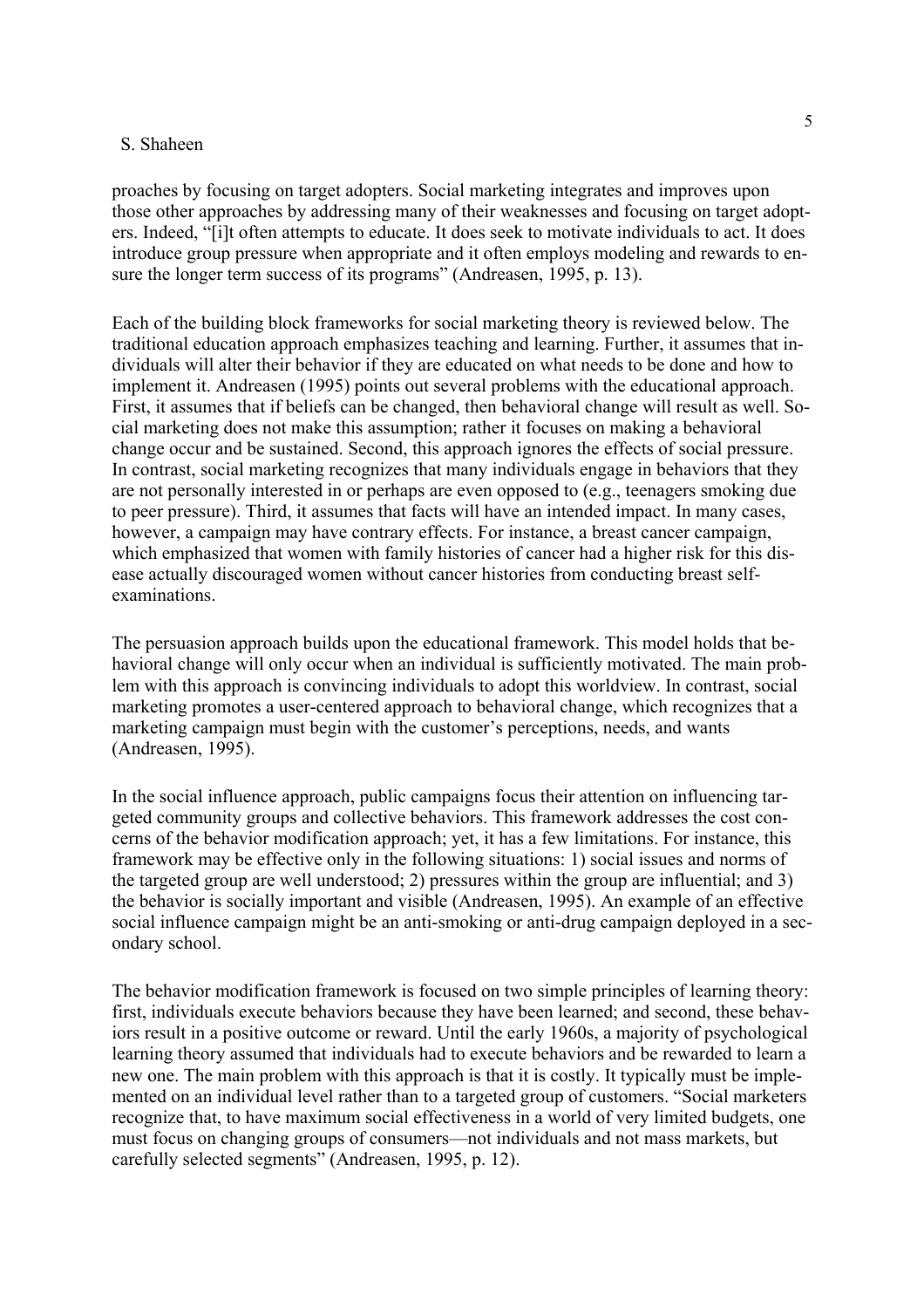In the early 1960s, Bandura and Walters (1963) contributed to learning theory when they realized that children could learn new skills by simply watching other children. From this finding, Bandura developed the social learning theory approach described earlier (Bandura, 1977). Social marketing builds upon and employs several social learning theory principles. For instance, media (e.g., modeling videos and articles) can be used to stimulate learning by targeted groups, and modeling can help develop an individual's sense that they can perform a new behavior. Nevertheless, the social marketing approach generally prefers in-person training (e.g., drive clinics) to media devices, such as videos and brochures.

### Behavioral Adoption Process

Similar to social learning theory, social marketing supports a gradual or dynamic approach to behavioral adoption of a new product, concept, or service. Individuals move through definable stages in adopting a new product (Maibach and Cotton, 1995). There are four stages in Andreasen's social marketing behavioral adoption process: 1) precontemplation, 2) contemplation, 3) action, and 4) maintenance.

Precontemplation is the first stage in the behavioral adoption process during which a target population is introduced to the social product as a possible alternative to their current behavior. The goal of this stage is to generate awareness and interest in the target group. The appropriate tools for this phase are education and media.

In the second phase, contemplation, individuals consider adopting a social product. Individuals first consider the impacts of adopting the social product (e.g., reduced congestion time from using CarLink). This evaluation includes as assessment of the benefits and costs of adoption. Next, they consider what others (e.g., a spouse) might want them to do with respect to the new product. "Behavior change does not take place in a social vacuum. The broader society and its cultural norms and values have important roles to play, as do individual coworkers, friends, and family....Others are almost always involved, playing several roles providing information about the potential benefits and cost of taking action, serving as role models, and bringing direct pressure to act in the desired way" (Andreasen, 1995, p. 253).

Target users typically evaluate potential satisfaction with a social product on a small subset of attributes. These attributes are important for researchers to understand, particularly in planning product development, communication, and promotion (Kotler and Roberto, 1989). In this study, two household members were invited to participate due to the influence these individuals are likely to have on each other, particularly in response to the CarLink innovation. Then, they contemplate whether or not they can adopt a new behavior. Clearly, if they want to develop an effective marketing program, marketers must document potential influences, including competing alternatives, on the target market's decision to adopt a social product (Andreasen, 1995).

The third stage is action. During this phase, individuals decide whether they can actually produce the new behavior (e.g., join CarLink). Related to this decision, potential customers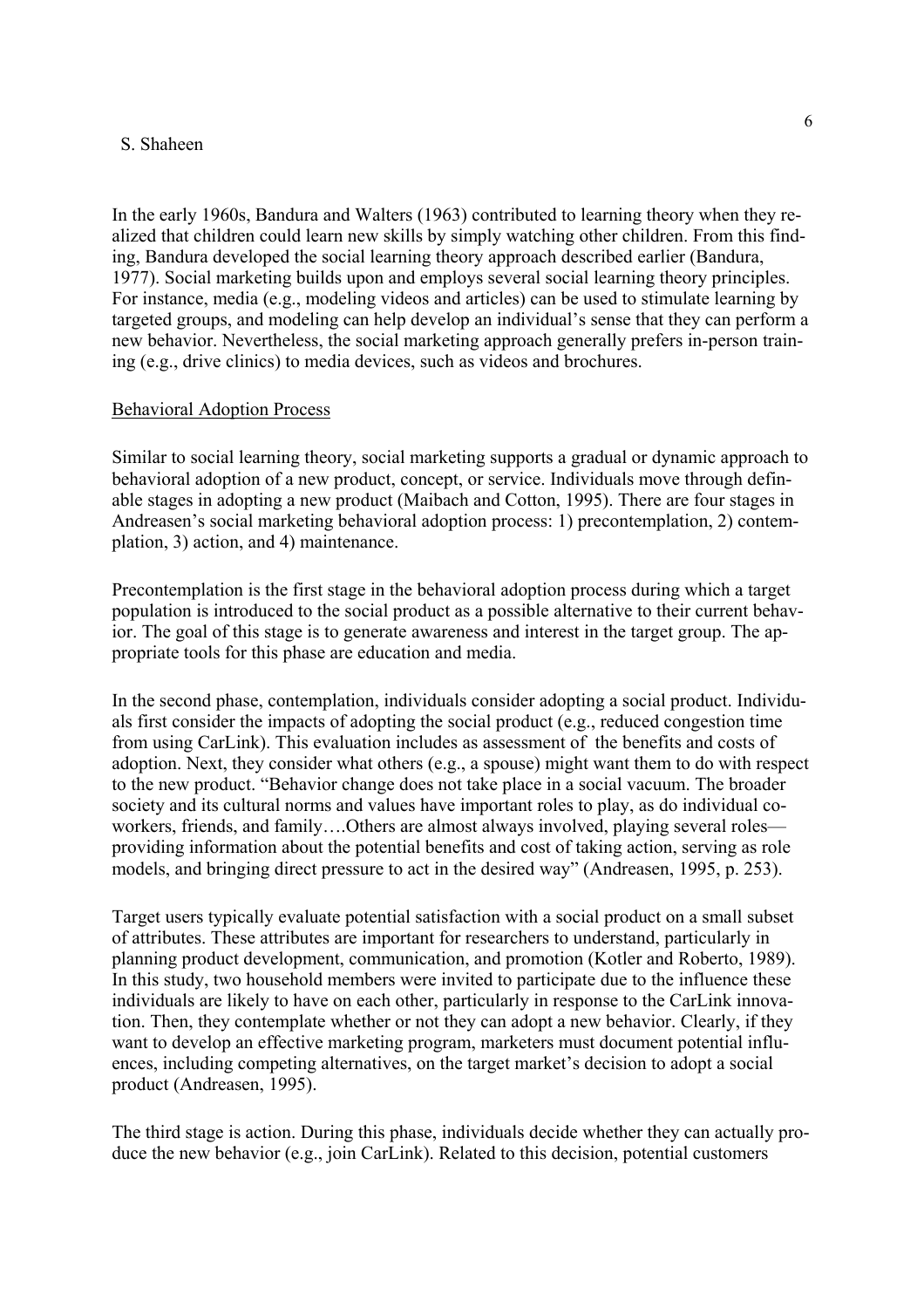evaluate the role of the environment (e.g., location of the carsharing system) and other individuals (e.g., a husband or wife) in adopting the new product and/or behavior. In the CarLink market study, the longitudinal survey stopped before the beginning of the action stage. However, the subsequent CarLink field test permitted study participants (in applicable user environments) to join the program. Hence, researchers were able to document behavior during the action stage.

Finally, there is the maintenance phase. This is a key stage because marketers can help consumers conclude that adopting a social product was the right decision (i.e., cognitive dissonance or anxiety that the right choice was made). Marketers should pay close attention to rewards that follow from a new behavior. Essentially, individuals tend to repeat behaviors that are rewarding. "Here, many of the principles of learning theory are especially relevant. Individuals need to be rewarded for what they do—their behavior must be reinforced. Further, they need to be helped to resolve the cognitive dissonance they go through when they undertake something that they once were uncertain was a good idea. Social marketers must work effectively on both mechanisms if their programs are to have permanent influence" (Andreasen, 1995, p. 169).

Although case studies of social marketing have been widely documented (e.g., Fox and Kotler, 1980; Kotler and Roberto, 1989; Andreasen, 1995), there is a paucity of experimental research published on this topic. Researchers found few studies that incorporate experimental design methodologies to test the impacts of social marketing campaigns (Winett *et al.*, 1982; Aronson and O'Leary, 1982-1983; Winett *et al.*, 1983; Winett *et al.*, 1985; Lefebvre and Flora, 1988; Pechmann and Ratneshwar, 1993). Very few have been conducted since the mid-1980s. In addition, only a few of these studies actually looked at the social marketing stages of action and maintenance. Although the CarLink study does not provide a "full" social marketing framework evaluation either, it does contribute to this body of research by addressing Andreasen's first two stages of behavioral change. Moreover, the CarLink field test has aided researchers in further exploring the third and fourth stages of this model.

### **LONGITUDINAL SURVEY RESULTS**

In evaluating a new technology, it is critical to document the processes of response and preference formation (Kurani *et al.*, 1996). Since research into consumer responsiveness to innovations (especially those embodying new values and performance attributes) must be attentive to the evolution of these processes, researchers used a longitudinal approach to evaluate concept response.

The four-month longitudinal survey assessed dynamics in an individual's learning and valuing response to CarLink over time. The survey consisted of four questionnaires: a baseline (or initial survey) and three identical questionnaires that followed each of the informational media. After the survey was completed, four focus groups were held with study participants in October 1998, to further gauge participant perceptions and overall response to the CarLink concept.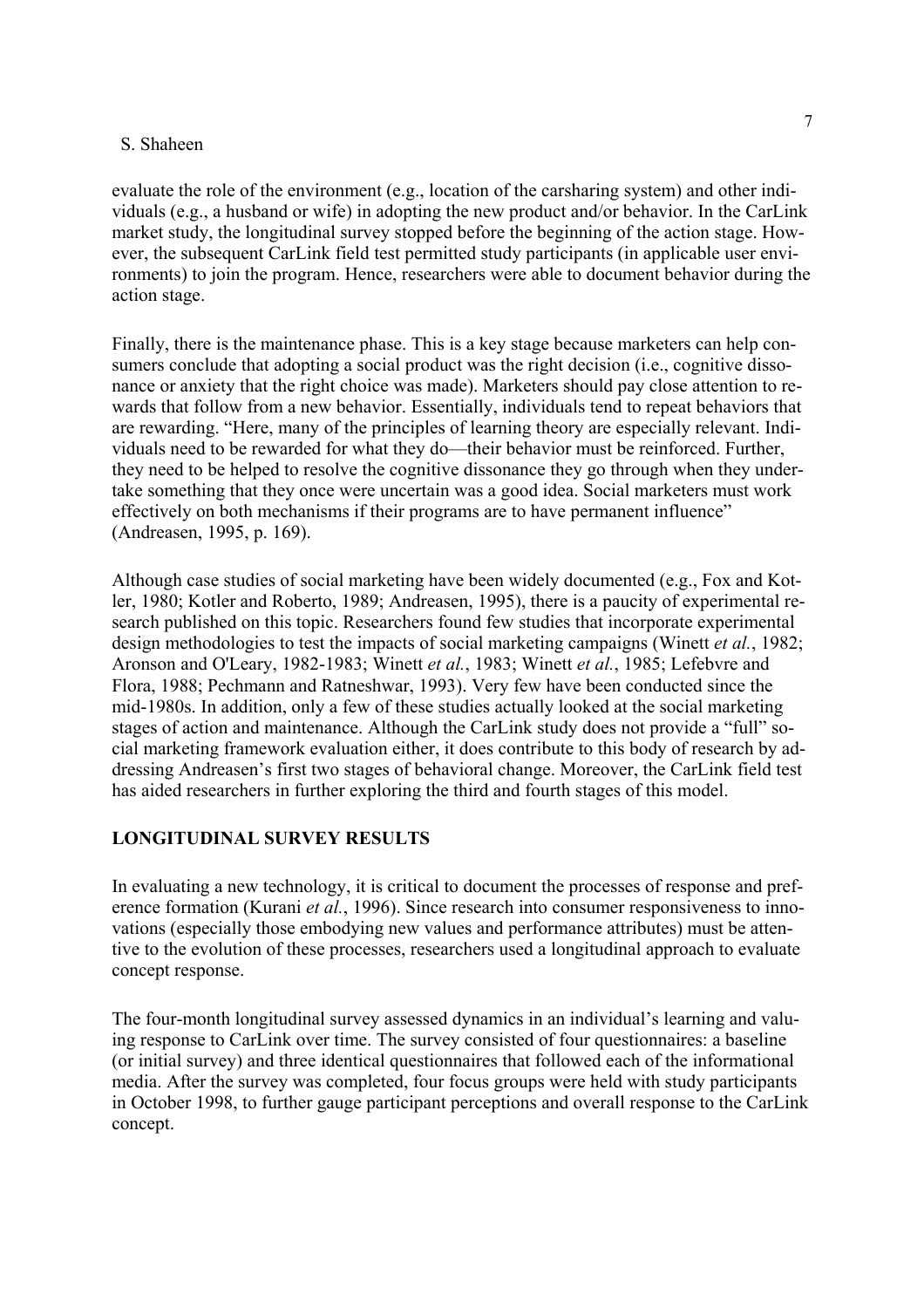From June to October 1998, researchers collected user evaluations of the CarLink system from individuals in the Bay Area to measure user acceptance of this new form of transportation and to learn how CarLink could affect the overall travel of households. Participating households, for both the longitudinal survey and field test, included four groups: current BART commuters, individuals who might use BART when carsharing becomes available, people who do not usually take transit but could take it to work, and people who live in neighborhoods with substantial BART ridership. These groups represent potential CarLink participants.

In the longitudinal survey, the final sample population consisted of 207 experimental participants (154 households) and 95 control group participants (58 households). A total of 488 individuals (i.e., both experimental and control) received the initial questionnaire. Throughout this study, there were 186 dropouts (58 did not return the first questionnaire, and 128 individuals dropped out after returning the second questionnaire). To assist in evaluation and interpetation, researchers conducted four focus groups, consisting of three experimental groups with a total of 28 participants and one control group session with nine participants.

Several ways to explain CarLink were used: an informational brochure; a video; and an interactive drive clinic with the Honda Civics, smart cards, and the COCOS smart key manager kiosk. An experimental and control group was recruited for the study to evaluate the informational media.

At the drive clinic, held in September 1998, participants used a smart card to access a Car-Link vehicle, release the immobilizer, which blocks unauthorized users from starting the car, and took a test drive, accompanied by a researcher who documented their observations, questions, and concerns. The drive clinic offered participants a chance to see and try these new technologies, as well as to interact with study researchers. Each participant completed a 20 minute exit interview with a researcher on his or her response to the CarLink system and willingness to participate in such a service. At the end of the clinic, participants received a final questionnaire and travel diary to take home and complete over the next several days, giving them time to reflect on their observations from the clinic and to answer questions about CarLink within the context of their own travel.

# **Dynamic Innovation Response Hypothesis Findings**

To test and monitor participant response to the carsharing concept over time, researchers developed a question, administered in all three survey, phases to measure this response. Essentially, "Do you think that you would use the CarLink system?" served as the dependent variable in the CarLink longitudinal survey. This paper presents the results to dynamic innovation response hypothesis and response/interest to participate in the CarLink field test. These data were used to create an early adopter profile.

In the first phase, researchers presented the carsharing concept in an informational brochure. Researchers asked respondents to review the brochure and complete a questionnaire. Approximately 58.2% of the experimental respondents said "Yes." It is interesting to note that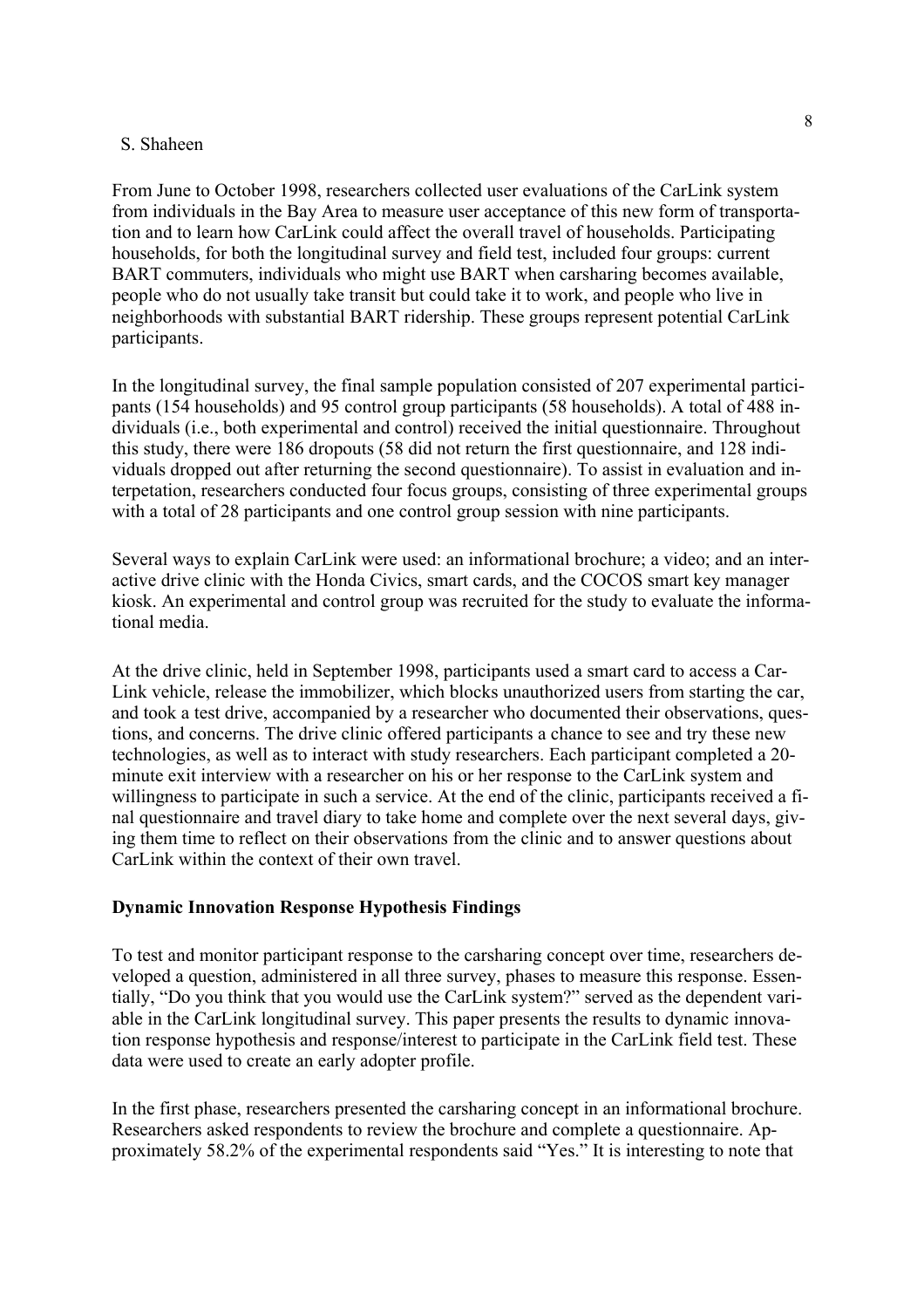45.3% of the control group individuals responded "Yes." In the initial phase, a significant difference was found between the responses of the experimental and control groups ( $\chi^2$  = 5.38, p-value  $= .002$ ). See Figure 1 below.



In the second phase, researchers presented the carsharing concept in a modeling video, which explained and demonstrated how CarLink could work for two households. Researchers asked experimental participants to review the video and complete a questionnaire. Over 69% of the participants said "Yes." In contrast, only 35.8% of control respondents said "Yes." In this phase, a significant difference was found between the responses of the experimental and control group ( $\chi^2$  = 32.99, p-value = .000).

These findings support the study hypothesis: experimental participants will become more positive to the concept in response to educational media, and the control's response will become more negative or remain stable over time. In this study, the experimental group became more positive and the control more negative. The experimental group only showed an 11 percentage point increase between the first and second phases; in contrast, the control group revealed a 9.5 percentage point decrease between these two phases. Consequently, it appears that the video was an effective tool for increasing CarLink positive awareness. This stimulus may also have assisted many participants in moving from the precontemplation phase into the contemplation phase of the behavioral adoption process.

After attending the drive clinic, researchers again asked participants about CarLink use in an exit interview. Over 90% of the participants said "Yes." The positive response change revealed during this phase is most significant. Indeed, there was a 21.2 percentage point increase in the "Yes" response category during the clinic. Since control group respondents did not participate in the clinic, there is no corresponding data for them.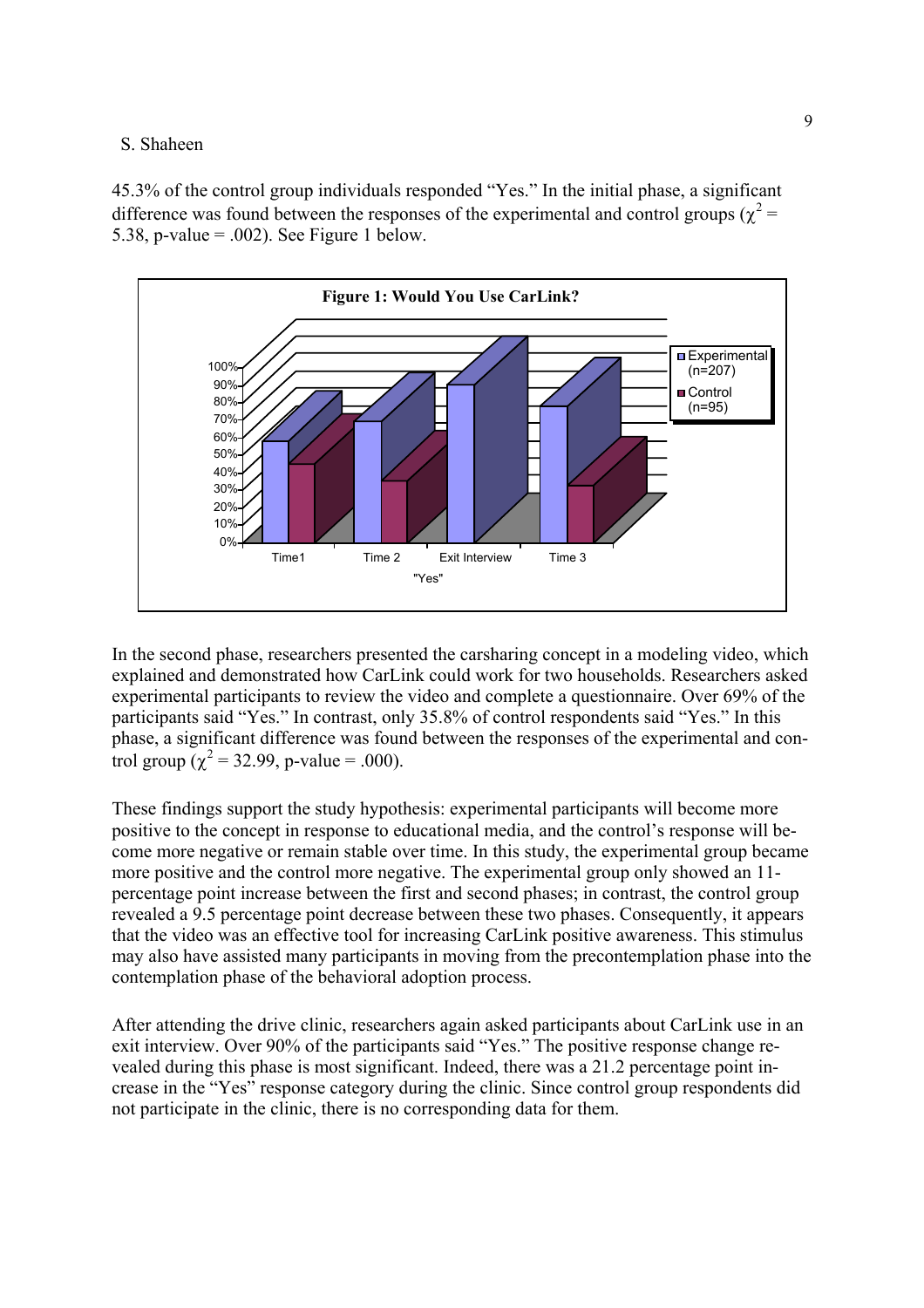It appears that the drive clinic is an effective tool for increasing positive awareness of the CarLink concept. Nevertheless, this response appears to be overstated (i.e., the Social Desirability Effect). Indeed, there was a 12.5 percentage point decrease in the experimental group's response during the final questionnaire. In addition, this stimulus may have helped move many participants from precontemplation into the contemplation phase and, for some, into the "action" phase of the behavioral adoption process.

During the final phase, researchers asked experimental participants to reflect on the clinic and complete a questionnaire. Again, respondents were asked whether or not they thought they would use CarLink. Nearly 78% of the experimental group said "Yes," whereas only 32.6% of the control responded positively (i.e., a 3.2 percentage point decrease from the previous phase). As mentioned, however, there was a significant decrease in the experimental group's positive response in the final phase. This change in response supports this assessment of the social desirability effect, indicating an overstated response from the clinic. During this phase, a significant difference was found between the responses of the experimental and control group ( $\chi^2$  = 58.65, p-value = .000).

The overall data gathered from the longitudinal survey supports the study hypothesis and validates the behavioral adoption process. The only exception to this hypothesis is the drop in positive responses between the drive clinic and final phase for the experimental group. In contrast, the control group behaved as predicted. Over time, the control group became less positive toward CarLink use. Researchers attribute this effect to the lack of educational media and feedback needed to move an individual through the behavioral adoption process described by social marketing theorists.

In summary, control group participants did not receive the information and feedback needed to move from precontemplation into the contemplation phase. In contrast, the experimental group received educational media throughout, which allowed them to assess the benefits and costs of CarLink for their lifestyle and fostered a positive response among many toward this transportation alternative. In fact, many indicated in their final questionnaire that they would be interested in joining the CarLink field test (i.e., 77.9% of the experimental group in contrast to 32.6% of the control).

# **CarLink Early Adopter Profile**

In the final questionnaire, researchers also asked participants if they would be interested in joining the CarLink field test in the Dublin/Pleasanton region. The field test provides an opportunity for individuals who participated in the longitudinal survey to move from the contemplation phase of the behavioral adoption process into the "action" stage.

In the final phase of the longitudinal survey, 77.9% of experimental (n=161) and 32.6% of control respondents (n=31) said they would use the CarLink system. In contrast, only 53.6% of experimental (n=111) and 17.8% of control participants (n=17) indicated that they would be interested in participating in the CarLink field test. Not surprisingly, the number interested in joining the field test was lower than that reflected by this study's main dependent variable.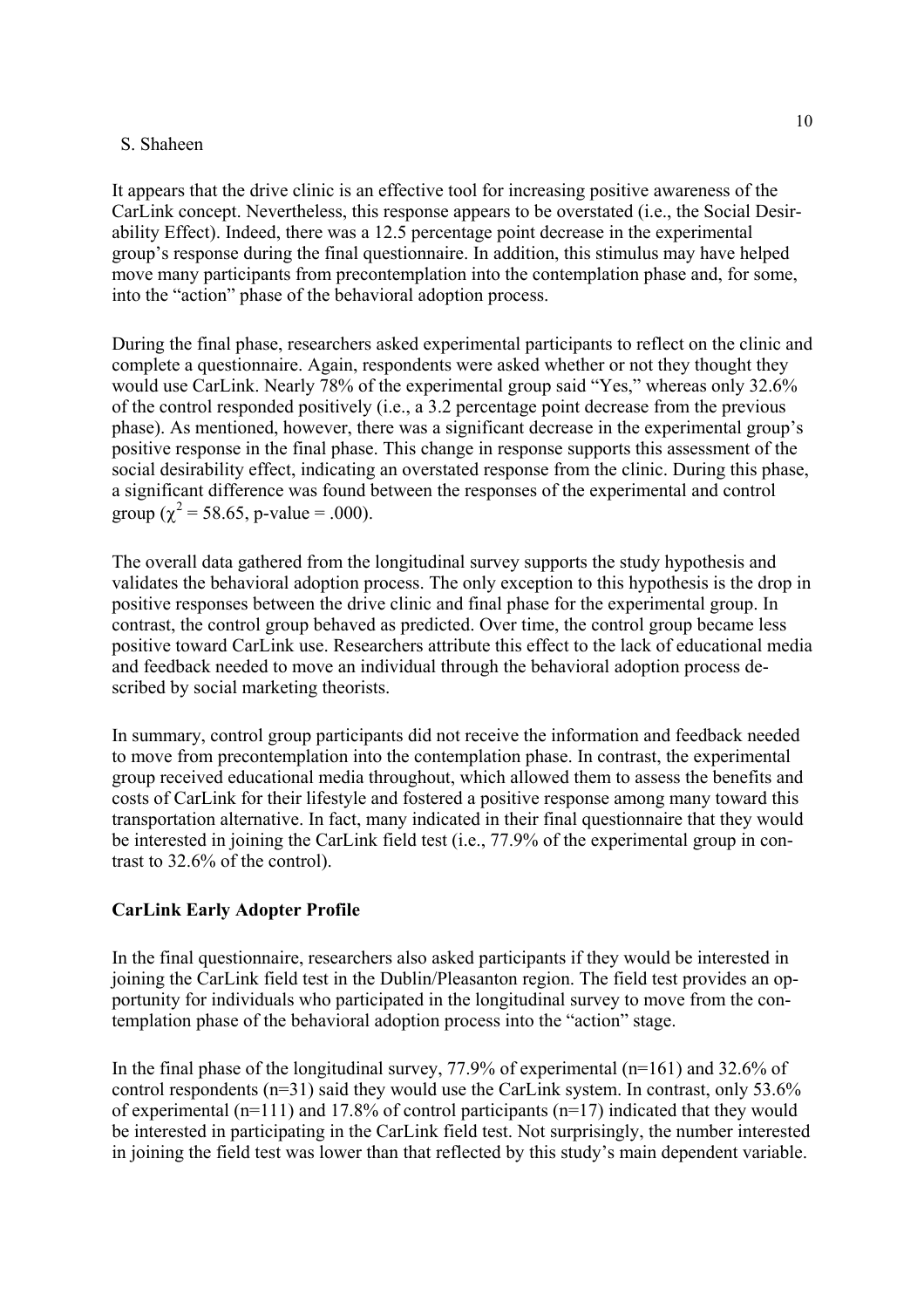After the survey was completed, researchers contacted individuals who indicated they were interested. If they had a match with one or more of the program groups, individuals were able to enroll in CarLink:

- Homeside Users, those who use Carlink vehicles to drive from home to the Dublin/Pleasanton BART station and then take transit to work.
- Workside Commuters, individuals who commute between BART and LLNL using a Car-Link car.
- Day Users, individuals who work at LLNL and use a CarLink vehicle during the day.

If an individual did not have a match with one of these groups, researchers were unable to enroll them in the field test. Many interested did not meet the criteria for program participation (e.g., they do not work at LLNL) or were unable to join the program due to costs. Nevertheless, participants who expressed interest in joining the field test (i.e., 42% of total survey population) can provide an early profile of potential target adopters among the study sample.

Interestingly, no one from the control group was able to join the field test. Twenty-three percent of participants, who requested that we contact them about field test participation, became members. Ten percent of the total survey population actually joined the field test, and 15% of experimental participants joined. It is likely that these percentages (i.e., 10 to 15%) provide a more accurate picture of the initial target adopter rates, given program eligibility and cost requirements. Since the sample is comprised of individuals who agreed to participate in this treatment, self-selection permits reasonable generalization to the target population (i.e., individuals that live and work in the Dublin/Pleasanton region) (Singleton *et al.*, 1993).

Longitudinal survey participants comprise 59% of the field test population. An additional 20 individuals later joined the field test (i.e., they did not participate in the survey), primarily as Homeside Users and Workside Commuters. They represent the other 41% of the field test population.

I examined many of the sociodemographic and psychographic characteristics of the individuals (i.e., n=139) who expressed interest in the field test and those who joined the program. Researchers compiled these data to create an early target profile for the CarLink system in the East Bay. This profile is as follows:

- Approximately 50% of those interested in participating in the CarLink field test belong to two- to three-member households.
- An equal number of men and women expressed interested in CarLink participation during the longitudinal survey. In the actual field test, however, 60% of participants are male and 40% are female.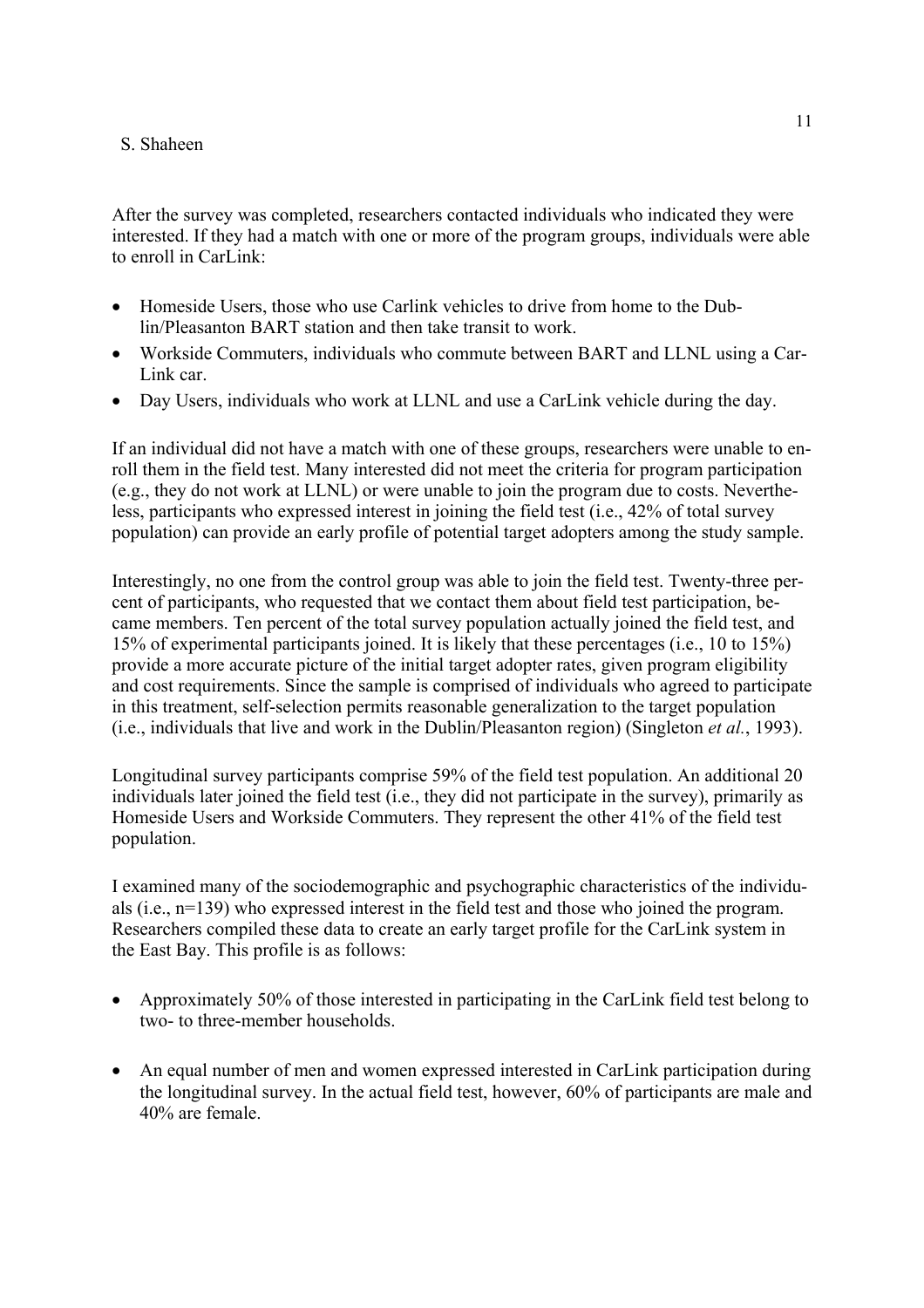- A majority of those interested in CarLink participation are married (i.e., approximately 70%).
- The majority of participants (i.e., approximately 90%) are between the ages of 24 to 64. About 56% percent are 24 to 40 years of age, and 39% are between 41 to 64.
- Approximately 60% of those interested in CarLink participation have a Bachelor's or Master's degree.
- Approximately 50% of those interested in CarLink participation live in a large- or medium-sized city. (A large city is greater than 250,000 individuals and a medium city is greater than 50,000, but less than 250,000 individuals.)
- The majority of the individuals interested in CarLink participation (i.e., approximately 60%) have a household income over \$50,000 per year.
- Approximately 20% of participants interested in the CarLink program are currently dissatisfied with their current transportation modes. This result is contrary to what researchers would have expected. Researchers thought more would be dissatisfied with their current modes.
- Approximately 60% of individuals interested in CarLink participation agree or strongly agree that vehicle maintenance is a hassle.
- As expected, 20% of the participants interested in the CarLink program strongly agree or agree that vehicles are enjoyable.
- Approximately 60% of those interested in the CarLink program strongly agree or agree that congestion is a serious problem.
- Approximately 50% of those interested in CarLink participation agree or strongly agree that the environment is a concern.
- Approximately 80% of those interested in CarLink participation agree or strongly agree that they like to experiment with new ways of doing things.

It is interesting to note that many of the above profile characteristics are comparable to those of early carsharing adopters in Europe. Differences are reflected in the areas of gender, income, and land use. In Europe, there are more male participants than women. The overall profile results indicate an equal interest among men and women. However, in the CarLink field test this same relationship holds. It will be interesting to observe U.S. carsharing organizations over time to determine whether or not this initial trend, found in the CarLink field test, continues.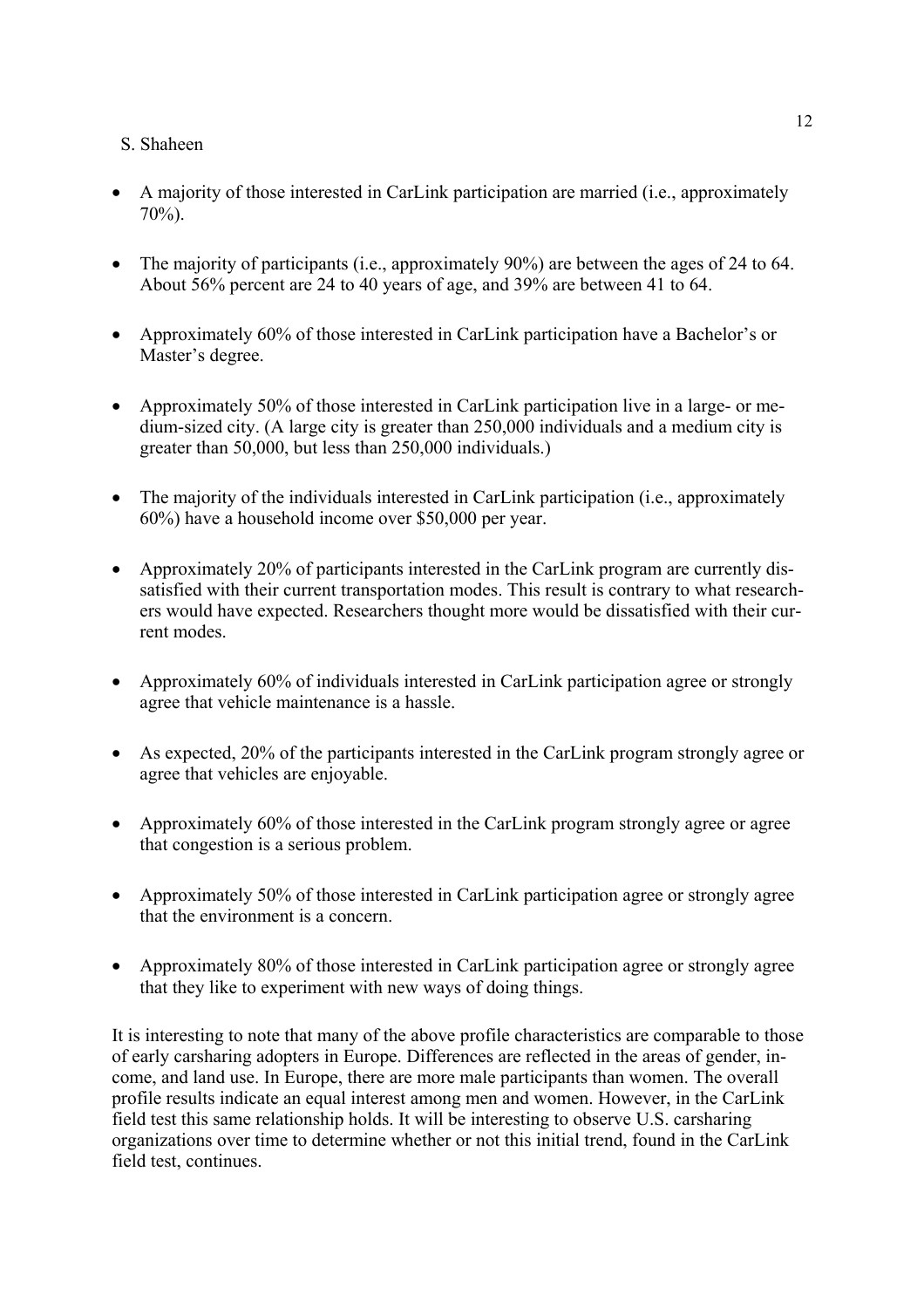# **CONCLUSION**

The purpose of the CarLink longitudinal survey and field test is to develop an understanding of the processes by which travelers can and might accept or adapt to a transportation innovation. An informational brochure, video, and drive clinic explaining the CarLink system were developed and examined for the survey.

In the final-phase questionnaire, researchers asked participants if they would be interested in participating in a field test of CarLink in the Dublin/Pleasanton area. The field test provides an opportunity for individuals who participated in the longitudinal survey to move from contemplating adoption to real "action." Furthermore, this question allowed researchers to contrast these results to those of the study's main dependent variable, i.e., "Do you think that you would use CarLink?"

In the final phase of the longitudinal survey, 77.9% of experimental and 32.6% of control respondents said they would use the CarLink system. In contrast, only 53.6% of experimental and 17.8% of control participants indicated in the final questionnaire that they would be interested in participating in the CarLink field test. Not surprisingly, the number joining the field test is lower than that indicated by the main dependent variable in this study and field test interest. It is likely that the final percentages provide a more accurate picture of the initial adopter rates that might be expected from a targeted market segment, similar to this study (i.e., ranging between approximately 10 to 15%, depending upon the amount of informational exposure).

After the survey was completed, researchers contacted individuals who indicated they would be interested in CarLink field test participation. Individuals were able to enroll in CarLink, if they had a match with one or more of the program requirements, including:

- Homeside Use, those who could use the Dublin/Pleasanton BART Station to commute to work;
- Workside Commuter Use, individuals who work at LLNL and could commute via BART; and
- Day Use, those who work at LLNL.

If an individual did not have a match with one of these user groups, researchers were unable to enroll them in the field test. Consequently, the target market cannot be accurately assessed by the actual number of participants who joined the CarLink field test. Unfortunately, a majority of interested participants did not meet the criteria for program participation. Nevertheless, the number of participants who expressed interest in joining the field test can provide an estimate of early adopter potential for the targeted market segments included in this study.

Interestingly, no one from the control group joined the field test. Twenty-eight percent of experimental respondents who requested to be contacted about field test participation actually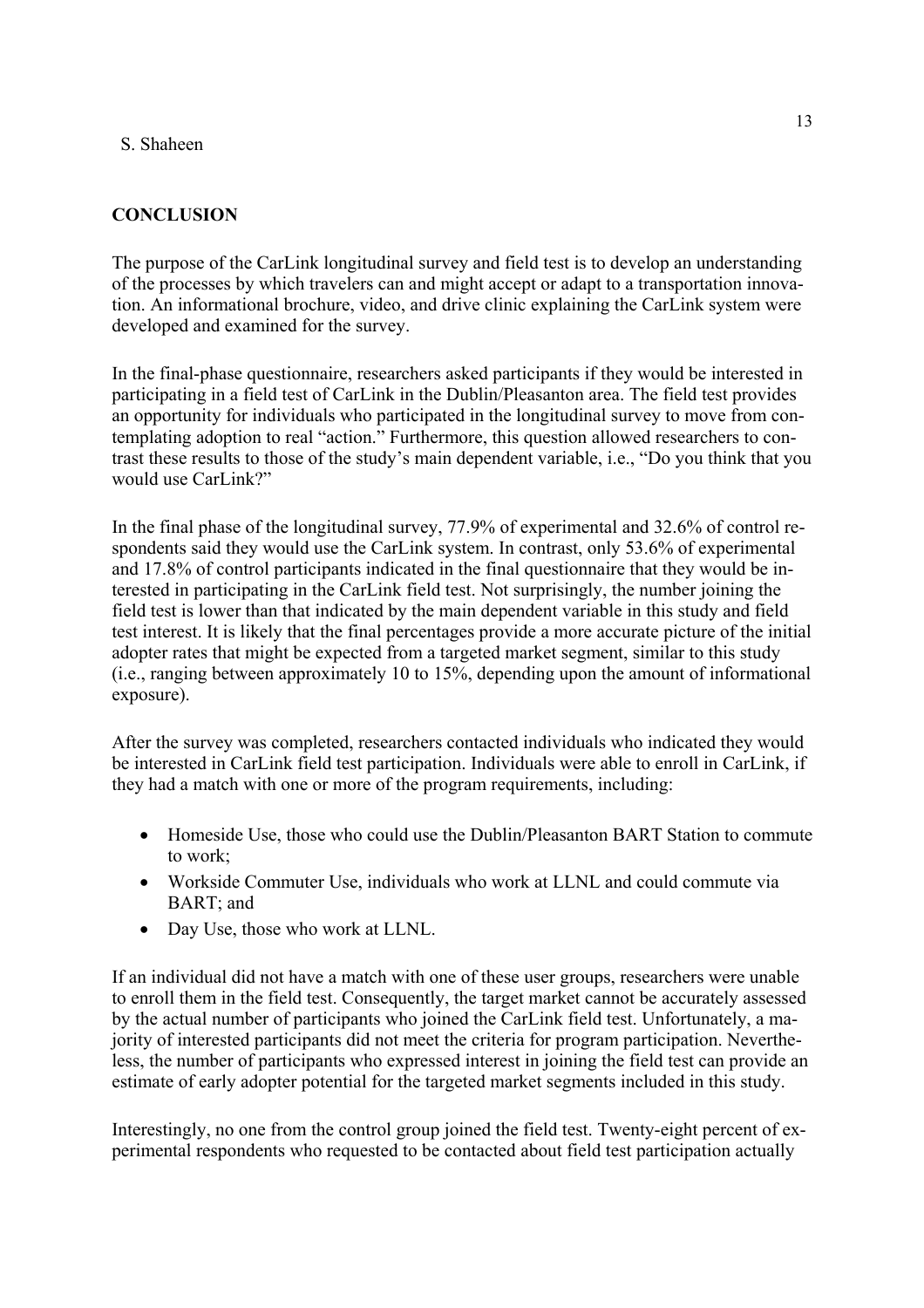became members (or 15% of the total experimental population). These individuals (i.e., from the longitudinal survey) represent 59.6% of the field test population. Twenty additional individuals joined the field test (i.e., not from the survey), primarily in the Homeside User and Workside Commuter group categories. The next phase of the CarLink study includes an evaluation of the field test, participant usage patterns over time, and feedback from members on how to improve the program.

Next, researchers developed a CarLink early adopter profile. It is interesting to note that many of the above profile characteristics are comparable to those of early carsharing adopters in Europe. Differences are reflected in the areas of gender, income, and land use. In Europe, there are more male participants than women. The overall profile results indicate an equal interest among men and women. However, in the CarLink field test this same relationship holds. It will be interesting to observe U.S. carsharing organizations over time to determine whether or not this initial trend, found in the CarLink field test, continues.

Second, in Europe, participants tend to have lower incomes, which is typically explained by the lower average age of carsharing members. In this study, a majority of the households earn over \$50,000 a year. This difference can be explained by the region of California in which the study is conducted, as well as the interest of older individuals. Another difference is related to land use. In Europe, carsharing is primarily an urban phenomenon. In this study, CarLink was tested in a medium to large-size city. This model was established to support "reverse" commute travel patterns. Hence, it is difficult to contrast community patterns in this study to those common in Europe.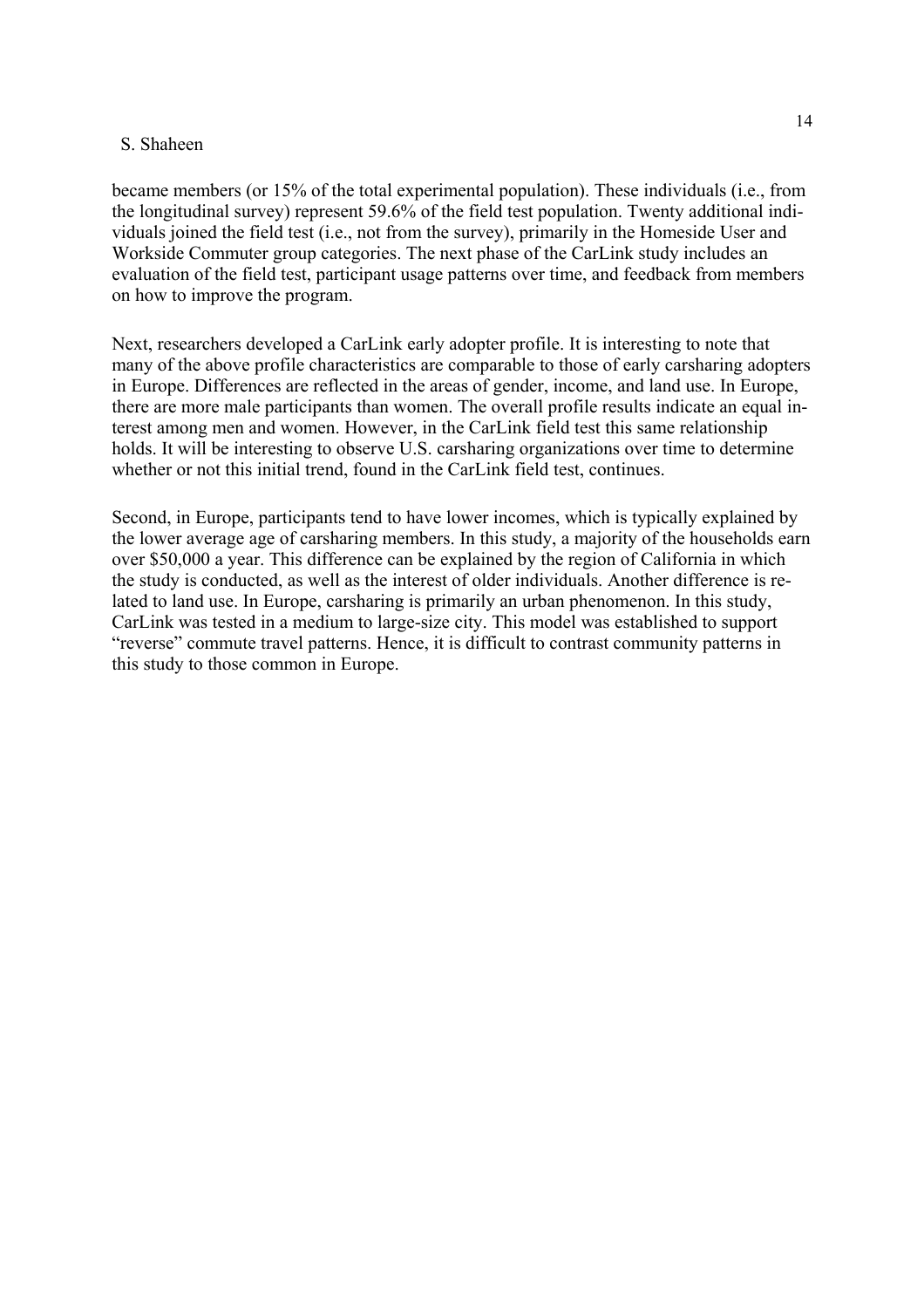## **ACKNOWLEDGMENTS**

The author would like to thank the University of California Transportation Center, Partners for Advanced Transit and Highways, the California Department of Transportation, National Science Foundation, Honda Motor Company, the Bay Area Rapid Transit District, and Lawrence Livermore National Laboratory for their generous contributions to the CarLink longitudinal survey and field test.

### **REFERENCES**

Andreasen, A.R. (1995). Marketing Social Change: Changing Behavior to Promote Health, Social Development, and the Environment. San Francisco, CA, Jossey-Bass Publishers.

Aronson, E. and M. O'Leary (1982-1983). "The Relative Effectiveness of Models and Prompts on Energy Conservation: A Field Experiment." Journal of Environmental Systems **12**: 219-224.

Bandura, A. (1977). Social Learning Theory. Englewood Cliffs, NJ, Prentice-Hall.

Kotler, P. and E.L. Roberto (1989). Social Marketing: Strategies for Changing Public Behavior. New York, NY, The Free Press.

Kurani, K.S., T.S. Turrentine and D. Sperling (1996). "Testing Electric Vehicle Demand in 'Hybrid Households' Using a Reflexive Survey." Transportation Research D **1**(2): 131-149.

Lefebvre, R.C. and J.A. Flora (1988). "Social Marketing and Public Health Intervention." Health Education Quarterly **22**: 41-53.

Magill, K.P., E.M. Rogers and T. Shanks (1981). Improving the Diffusion of Mass Transportation Innovations. Washington, DC, Urban Mass Transportation Administration, U.S. Department of Transportation**:** 108 pages.

Maibach, E.W. and D. Cotton (1995). Moving People to Behavior Change: A Staged Social Cognitive Approach to Message Design. Designing Health Messages. E. W. Maibach and R. L. Parrott (ed.). Newbury Park, CA, Sage.

Polley, D. and A.H.V.d. Ven (1996). "Learning by Discovery During Innovation Development." International Journal of Technology Management **11**(7/8): 871-882.

Rogers, E.M. (1972). Key Concepts and Models. Inducing Technological Change for Economic Growth and Development. R. A. Solo and E. M. Rogers (ed.). East Lansing, MI, Michigan State University**:** 85-145.

Shaheen, S.A., D. Sperling, C. Wagner (1998). "Carsharing in Europe and North America: Past, Present, and Future." Transportation Quarterly **52**: 35-52.